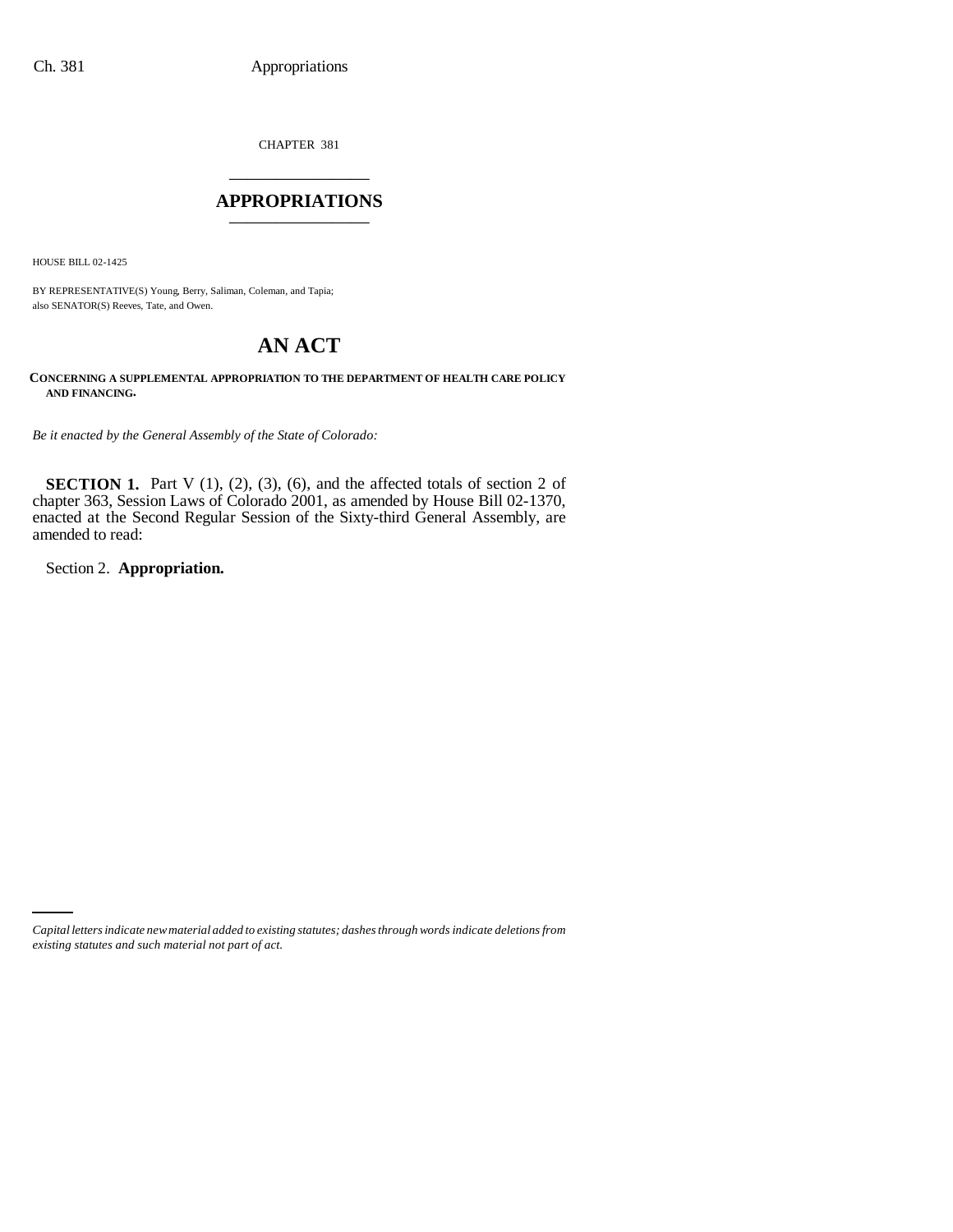|                                                   |                           |              |                                                |                                                | <b>APPROPRIATION FROM</b>   |                                              |                                |
|---------------------------------------------------|---------------------------|--------------|------------------------------------------------|------------------------------------------------|-----------------------------|----------------------------------------------|--------------------------------|
|                                                   | ITEM &<br><b>SUBTOTAL</b> | <b>TOTAL</b> | <b>GENERAL</b><br><b>FUND</b>                  | <b>GENERAL</b><br><b>FUND</b><br><b>EXEMPT</b> | <b>CASH</b><br><b>FUNDS</b> | <b>CASH</b><br><b>FUNDS</b><br><b>EXEMPT</b> | <b>FEDERAL</b><br><b>FUNDS</b> |
|                                                   | \$                        | \$           | \$                                             | \$                                             | \$                          | \$                                           | \$                             |
|                                                   |                           |              |                                                | <b>PART V</b>                                  |                             |                                              |                                |
|                                                   |                           |              | DEPARTMENT OF HEALTH CARE POLICY AND FINANCING |                                                |                             |                                              |                                |
| (1) EXECUTIVE DIRECTOR'S OFFICE <sup>40, 41</sup> |                           |              |                                                |                                                |                             |                                              |                                |
| <b>Personal Services</b>                          | 1,966,658                 |              | 510,200(M)                                     |                                                |                             | $29,281^a$                                   | 1,427,177                      |
|                                                   | $(31.1$ FTE)              |              |                                                |                                                |                             |                                              |                                |
| Colorado Benefits<br>Management System            |                           |              |                                                |                                                |                             |                                              |                                |
| $(\mathrm{CBMS})^{42,\,43,\,43a}$                 | 382,059                   |              | 191,030(M)                                     |                                                |                             |                                              | 191,029                        |
|                                                   | $(6.0$ FTE)               |              |                                                |                                                |                             |                                              |                                |
| Health, Life, and Dental                          | 309,932                   |              | 147,324(M)                                     |                                                |                             | $1,779^{\rm a}$                              | 160,829                        |
| Short-term Disability                             | 6,033                     |              | 3,007(M)                                       |                                                |                             | 18 <sup>a</sup>                              | 3,008                          |
| Salary Survey and Senior                          |                           |              |                                                |                                                |                             |                                              |                                |
| <b>Executive Service</b>                          | 488,165                   |              | 242,900(M)                                     |                                                |                             | $1,383^a$                                    | 243,882                        |
| Anniversary Increases                             | 152,208                   |              | 78,136(M)                                      |                                                |                             | 858 <sup>a</sup>                             | 73,214                         |
| Workers' Compensation                             | 59,842                    |              | 29,921(M)                                      |                                                |                             |                                              | 29,921                         |
| <b>Operating Expenses</b>                         | 212,846                   |              | H0,593(M)                                      |                                                |                             | $944^{\circ}$                                | 101,309                        |
|                                                   | 89,135                    |              | 46,314(M)                                      |                                                |                             | 395 <sup>a</sup>                             | 42,426                         |
| Legal Services and Third                          |                           |              |                                                |                                                |                             |                                              |                                |
| Party Recovery Legal                              |                           |              |                                                |                                                |                             |                                              |                                |
| Services for 12,758 hours                         | 745,459                   |              | $304,358(M)^{d}$                               |                                                | $63,513^b$                  | 209 <sup>a</sup>                             | 377,379                        |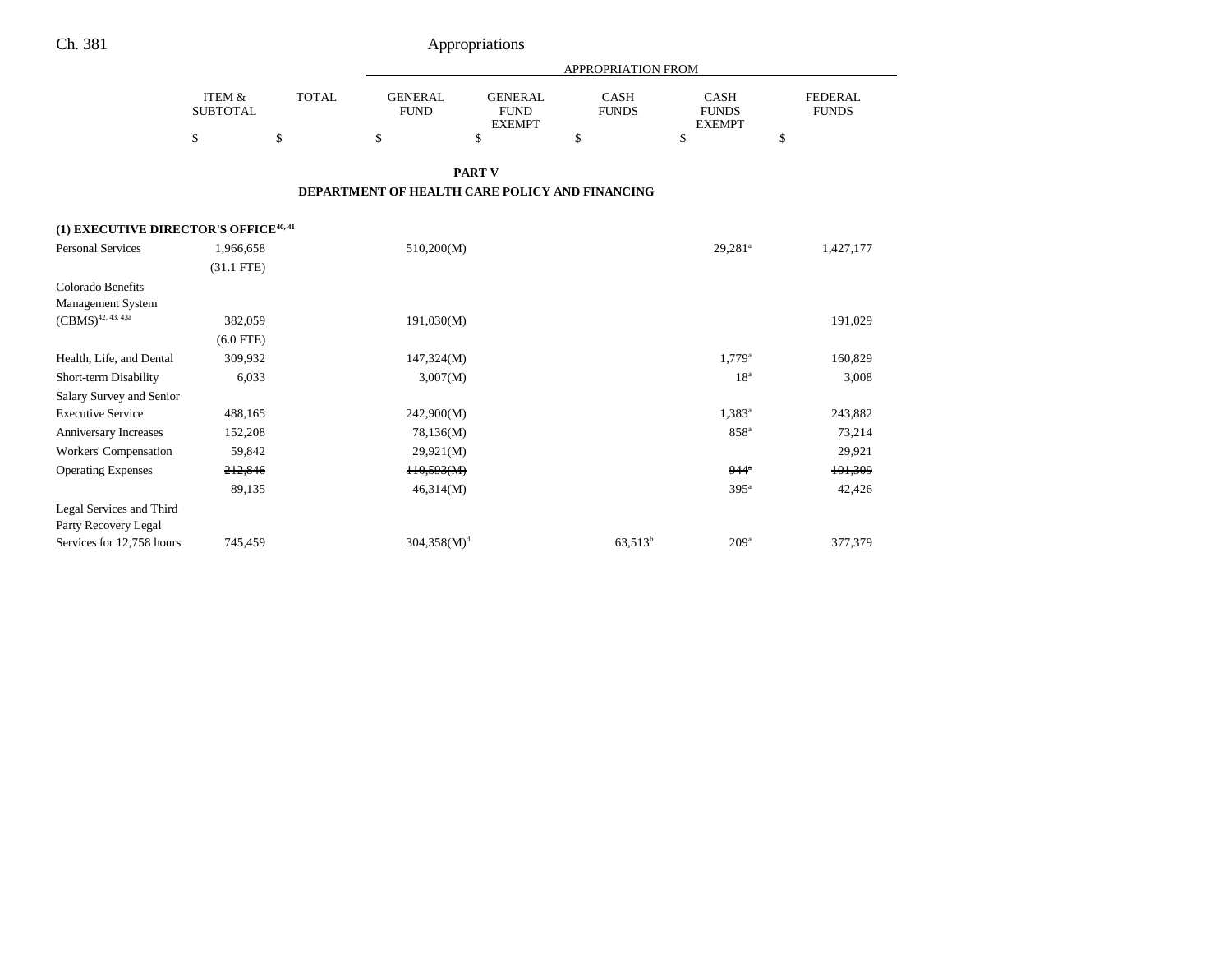| DEFENSE OF HMO                |         |           |            |            |         |
|-------------------------------|---------|-----------|------------|------------|---------|
| <b>LITIGATION COSTS</b>       | 385,000 |           | 192,500(M) |            | 192,500 |
| Administrative Law            |         |           |            |            |         |
| Judge Services for 3,143      |         |           |            |            |         |
| hours                         | 333,667 |           | 166,834(M) |            | 166,833 |
| <b>Computer Systems Costs</b> | 398,995 |           | 167,027(M) | $32,471$ ° | 199,497 |
| Payment to Risk               |         |           |            |            |         |
| Management and                |         |           |            |            |         |
| <b>Property Funds</b>         | 19,720  |           | 9,860(M)   |            | 9,860   |
| Capitol Complex Leased        |         |           |            |            |         |
| Space                         | 308,050 |           | 154,025(M) |            | 154,025 |
| Transfer to the               |         |           |            |            |         |
| Department of Human           |         |           |            |            |         |
| Services for Related          |         |           |            |            |         |
| Administration                | 275,220 |           | 137,611(M) |            | 137,609 |
|                               |         | 5,658,854 |            |            |         |
|                               |         | 5,920,143 |            |            |         |
|                               |         |           |            |            |         |

<sup>a</sup> These amounts shall be from the Children's Basic Health Plan Trust created in Section 26-19-105, C.R.S.

<sup>b</sup> This amount shall be from third party recoveries.

c This amount shall be from the Old Age Pension Fund.

 $d$  Of this amount, \$2,351 is exempt from the statutory limit on state General Fund appropriations pursuant to Section 24-75-201.1 (1) (a) (III) (B), C.R.S.

#### **(2) MEDICAL PROGRAMS ADMINISTRATION44**

| Personal Services | 8.370.624             | 3,904,837(M) | 4,465,787 |
|-------------------|-----------------------|--------------|-----------|
|                   | 8.300.997             | 3,870,023(M) | 4,430,974 |
|                   | $(135.8 \text{ FTE})$ |              |           |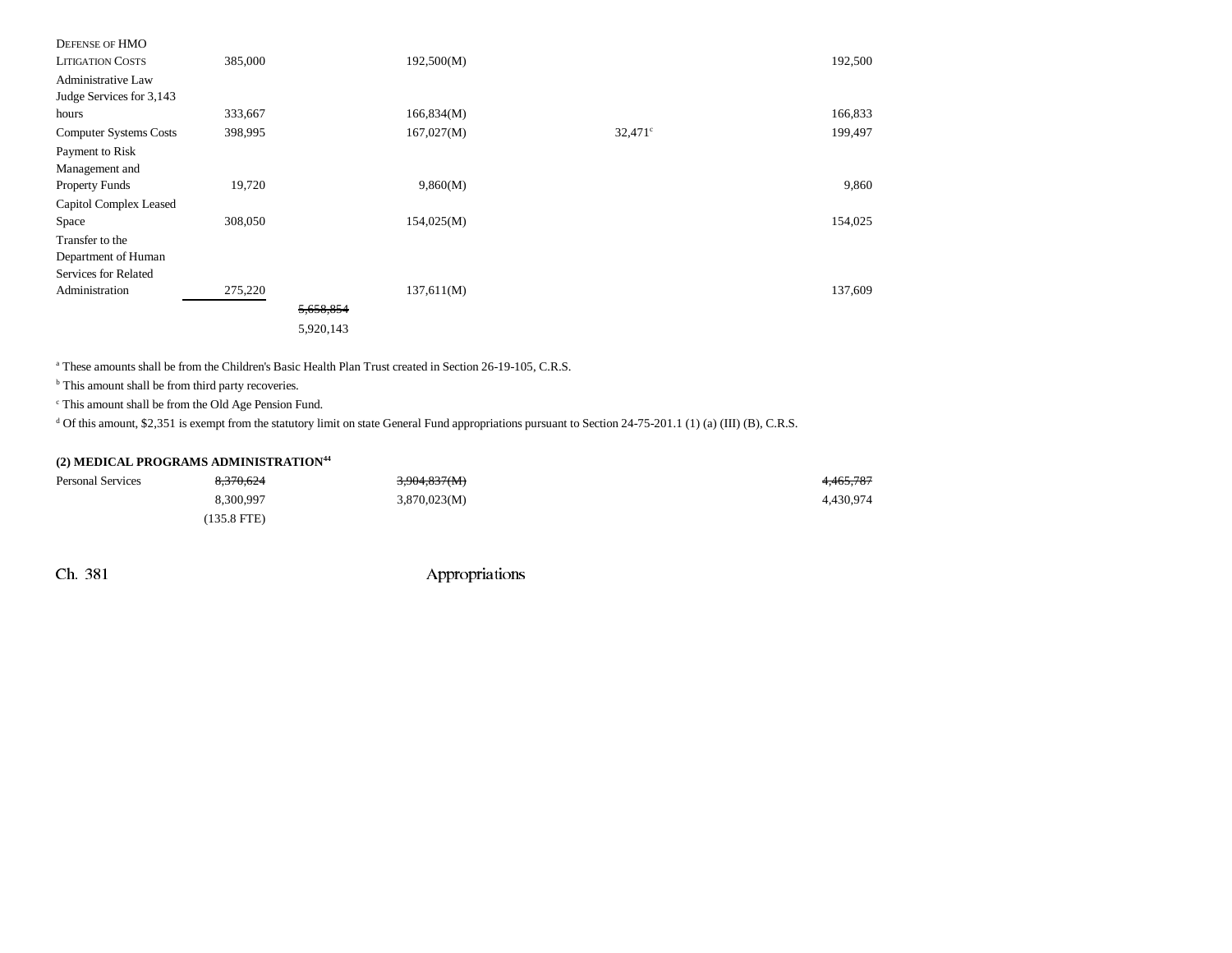|                                                                                     |                                      |              |                               |                                                | APPROPRIATION FROM          |                                              |                                |
|-------------------------------------------------------------------------------------|--------------------------------------|--------------|-------------------------------|------------------------------------------------|-----------------------------|----------------------------------------------|--------------------------------|
|                                                                                     | <b>ITEM &amp;</b><br><b>SUBTOTAL</b> | <b>TOTAL</b> | <b>GENERAL</b><br><b>FUND</b> | <b>GENERAL</b><br><b>FUND</b><br><b>EXEMPT</b> | <b>CASH</b><br><b>FUNDS</b> | <b>CASH</b><br><b>FUNDS</b><br><b>EXEMPT</b> | <b>FEDERAL</b><br><b>FUNDS</b> |
|                                                                                     | \$                                   | \$           | \$                            | \$                                             | \$                          | \$                                           | \$                             |
| <b>Operating Expenses</b>                                                           | 754,298                              |              | 366,797(M)                    |                                                |                             |                                              | 387,501                        |
|                                                                                     | 626,359                              |              | 304,583(M)                    |                                                |                             |                                              | 321,776                        |
| <b>Alternative Care Facility</b><br>Cost Reporting System                           |                                      |              |                               |                                                |                             |                                              |                                |
| <b>Consulting Services</b>                                                          | 21,667                               |              | 10,833(M)                     |                                                |                             |                                              | 10,834                         |
| <b>Medicaid Management</b><br><b>Information System</b>                             |                                      |              |                               |                                                |                             |                                              |                                |
| Contract                                                                            | 17,166,491                           |              | 4,184,382(M)                  |                                                | $146,867$ <sup>a</sup>      |                                              | 12,835,242                     |
| <b>Health Insurance</b><br>Portability and<br>Accountability Act of<br>1996 (HIPAA) |                                      |              |                               |                                                |                             |                                              |                                |
| <b>Feasibility Study</b>                                                            |                                      |              |                               |                                                |                             |                                              |                                |
| Contract                                                                            | 1,122,187                            |              | $108,590(M)^{b}$              |                                                |                             | $12,696^{\circ}$                             | 1,000,901                      |
| Health Insurance                                                                    |                                      |              |                               |                                                |                             |                                              |                                |
| Portability and<br>Accountability Act of<br>1996 (HIPAA)                            |                                      |              |                               |                                                |                             |                                              |                                |
| Implementation                                                                      | 42,835                               |              | $10,068(M)^{b}$               |                                                |                             | 896 <sup>e</sup>                             | 31,871                         |
| Medicaid Authorization                                                              |                                      |              |                               |                                                |                             |                                              |                                |
| Cards                                                                               | 1,188,142                            |              | 594,071(M)                    |                                                |                             |                                              | 594,071                        |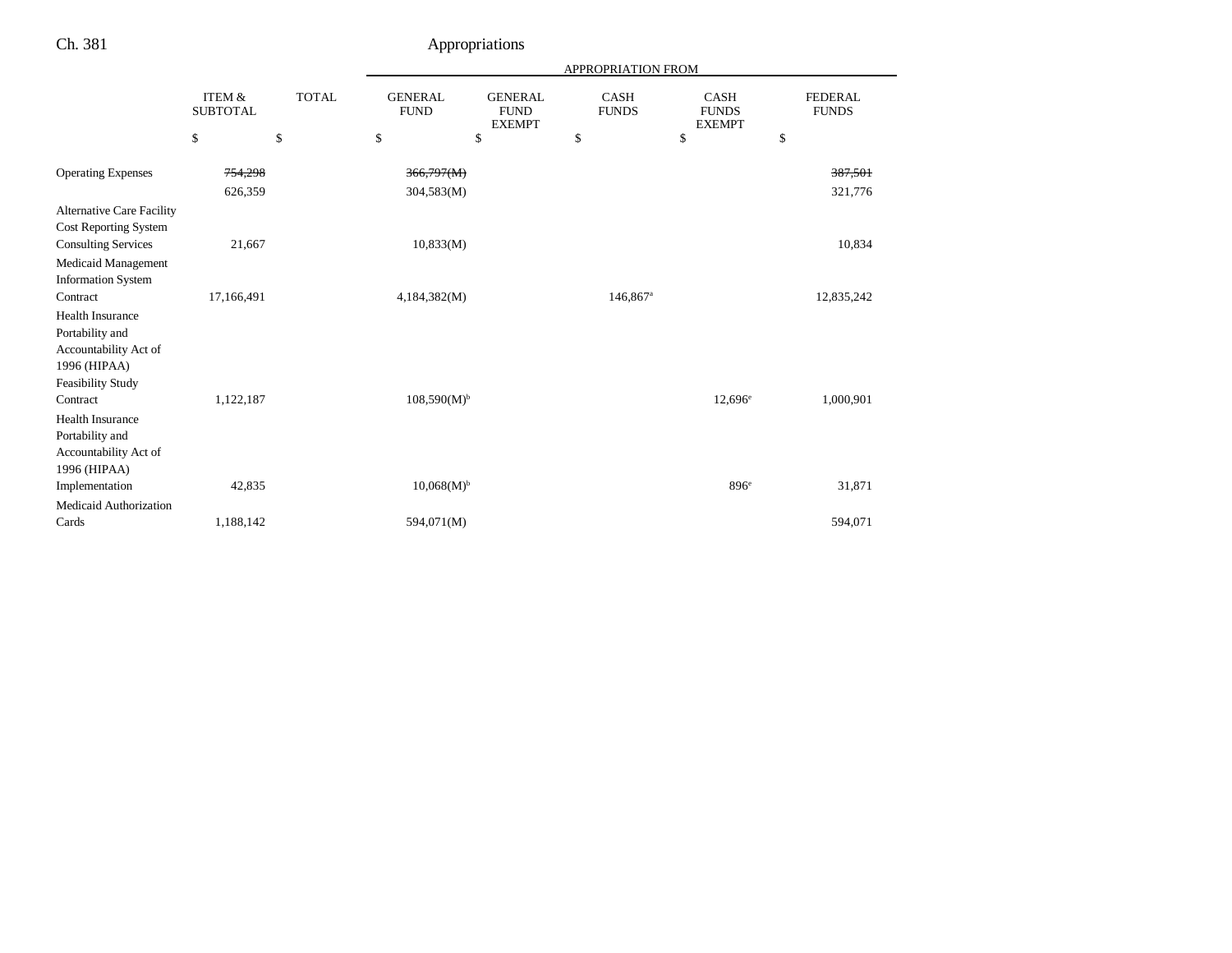| Department of Public           |           |              |                      |                          |           |
|--------------------------------|-----------|--------------|----------------------|--------------------------|-----------|
| <b>Health and Environment</b>  |           |              |                      |                          |           |
| Facility Survey and            |           |              |                      |                          |           |
| Certification                  | 3,974,671 | 1,072,732(M) |                      |                          | 2,901,939 |
| Other Case-Mix                 |           |              |                      |                          |           |
| <b>Administrative Costs</b>    | 42,000    | 12,000(M)    |                      |                          | 30,000    |
| <b>Hospital Rate Setting</b>   |           |              |                      |                          |           |
| Study                          | 100,000   | 50,000(M)    |                      |                          | 50.000    |
|                                | 46,000    | 23,000(M)    |                      |                          | 23,000    |
| Contractual Utilization        |           |              |                      |                          |           |
| Review                         | 4,451,674 | 1,113,860(M) |                      |                          | 3,337,814 |
| Early and Periodic             |           |              |                      |                          |           |
| Screening, Diagnosis, and      |           |              |                      |                          |           |
| <b>Treatment Program</b>       | 3,078,818 | 1,539,409(M) |                      |                          | 1,539,409 |
| <b>Nursing Facility Audits</b> | 880,650   | 440,325(M)   |                      |                          | 440,325   |
| Hospital and Federally         |           |              |                      |                          |           |
| Qualified Health Clinic        |           |              |                      |                          |           |
| Audits                         | 250,000   | 125,000(M)   |                      |                          | 125,000   |
| Nursing Home                   |           |              |                      |                          |           |
| Preadmission and               |           |              |                      |                          |           |
| <b>Resident Assessments</b>    | 1,162,705 | 290,676(M)   |                      |                          | 872,029   |
| Nurse Aide Certification       | 277,330   | 125,821(M)   |                      | $12,844(T)$ <sup>c</sup> | 138,665   |
| <b>Nursing Home Quality</b>    |           |              |                      |                          |           |
| <b>Assessments</b>             | 26,955    | 6,739(M)     |                      |                          | 20,216    |
| Nursing Facility               |           |              |                      |                          |           |
| Appraisals                     | 272,992   | 136,496(M)   |                      |                          | 136,496   |
| <b>Estate Recovery</b>         | 700,000   |              | 350,000 <sup>d</sup> |                          | 350,000   |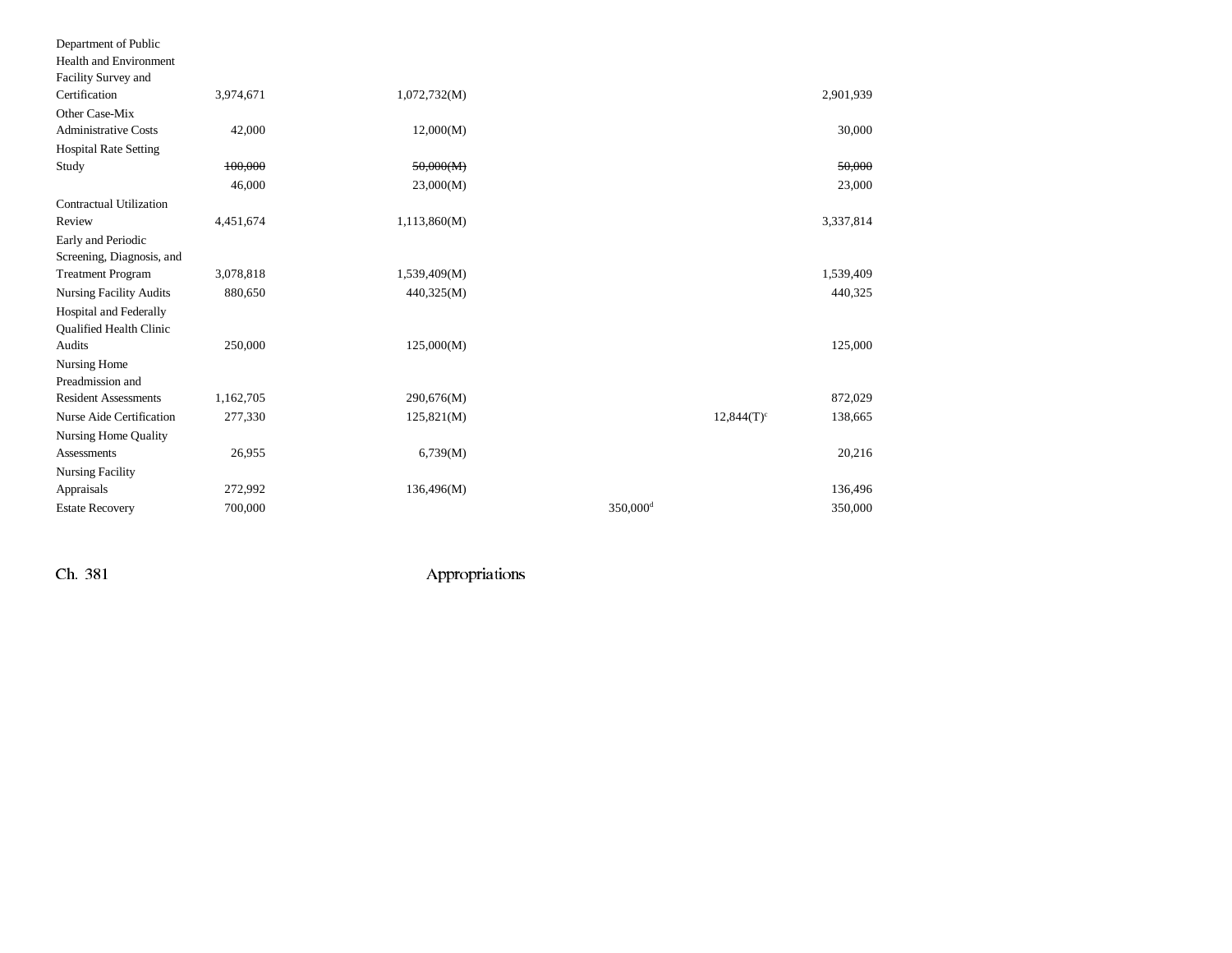|                                  |                           |              |                               |                                                | APPROPRIATION FROM          |                                              |                                |
|----------------------------------|---------------------------|--------------|-------------------------------|------------------------------------------------|-----------------------------|----------------------------------------------|--------------------------------|
|                                  | ITEM &<br><b>SUBTOTAL</b> | <b>TOTAL</b> | <b>GENERAL</b><br><b>FUND</b> | <b>GENERAL</b><br><b>FUND</b><br><b>EXEMPT</b> | <b>CASH</b><br><b>FUNDS</b> | <b>CASH</b><br><b>FUNDS</b><br><b>EXEMPT</b> | <b>FEDERAL</b><br><b>FUNDS</b> |
|                                  | \$                        | \$           | \$                            | \$                                             | \$                          | \$                                           | \$                             |
| Single Entry Point               |                           |              |                               |                                                |                             |                                              |                                |
| Administration                   | 65,900                    |              | 32,950(M)                     |                                                |                             |                                              | 32,950                         |
| <b>Single Entry Point Audits</b> | 35,339                    |              | 17,669(M)                     |                                                |                             |                                              | 17,670                         |
| Phone Triage/Advice              | 321,300                   |              | 80,325(M)                     |                                                |                             |                                              | 240,975                        |
| S.B. 97-05 Enrollment            |                           |              |                               |                                                |                             |                                              |                                |
| <b>Broker</b>                    | 1,073,258                 |              | 536,629(M)                    |                                                |                             |                                              | 536,629                        |
| Dental Incentive <sup>45</sup>   | 2,000,000                 |              |                               |                                                |                             | $2,000,000$ <sup>e</sup>                     |                                |
| Primary Care Physician           |                           |              |                               |                                                |                             |                                              |                                |
| Credentialing                    | 115,700                   |              | 57,850(M)                     |                                                |                             |                                              | 57,850                         |
|                                  |                           | 47,495,536   |                               |                                                |                             |                                              |                                |
|                                  |                           | 47,243,970   |                               |                                                |                             |                                              |                                |

a This amount shall be from the Old Age Pension Health and Medical Care Fund pursuant to Section 26-2-117, C.R.S.

<sup>b</sup> These amounts are exempt from the statutory limit on state General Fund appropriations pursuant to Section 24-75-201.1 (1) (a) (III) (B), C.R.S.

c This amount shall be from the Department of Regulatory Agencies.

d This amount shall be from estate recoveries.

e These amounts shall be from the Children's Basic Health Plan Trust created in Section 26-19-105, C.R.S.

**(3) MEDICAL SERVICES PREMIUMS46, 47, 48, 50, 51, 52, 53, 53a**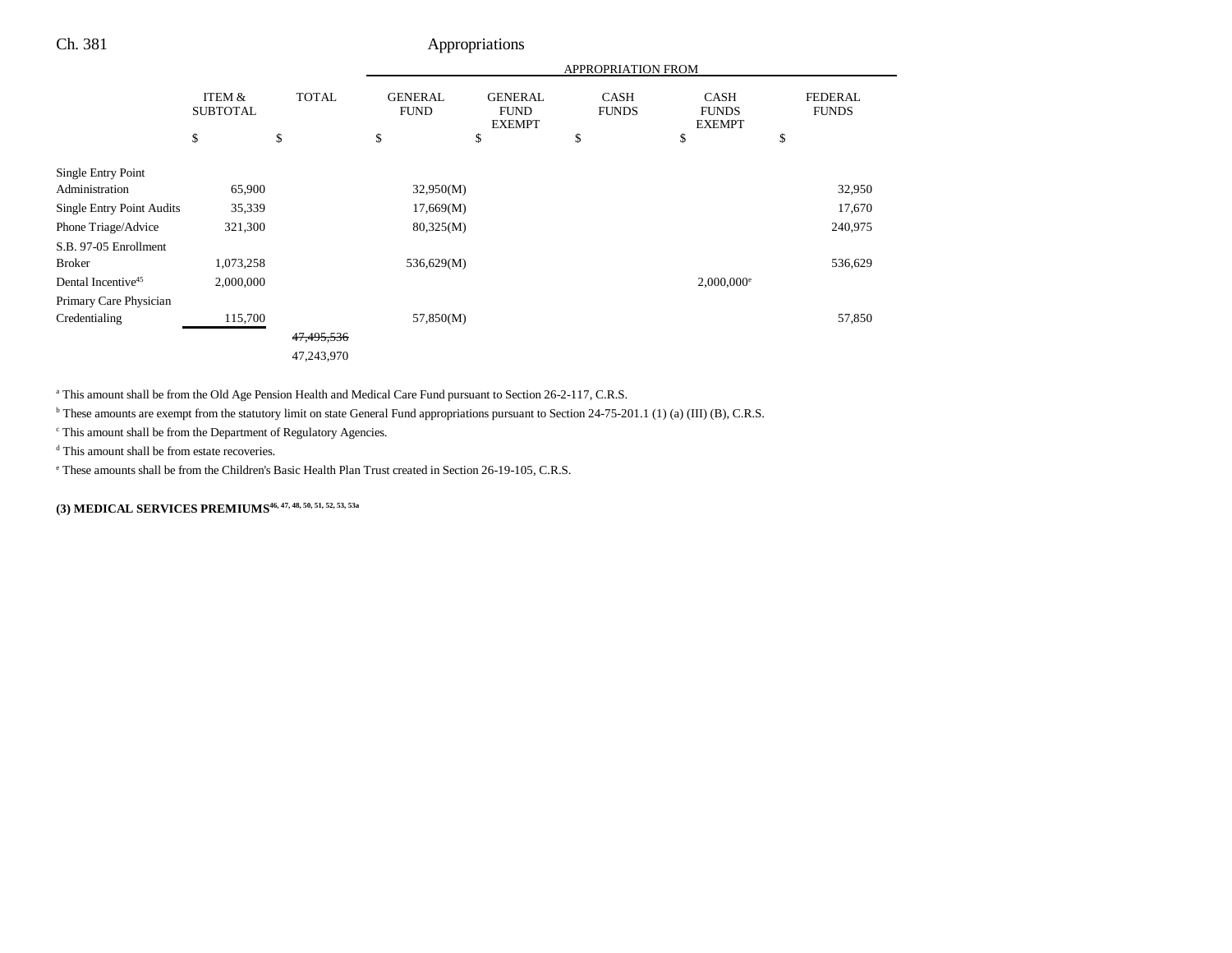| Services for 35,286                  |                        |  |
|--------------------------------------|------------------------|--|
| 34,937 Old Age                       |                        |  |
| Pensioners (OAP-A) at an             |                        |  |
| average cost of                      |                        |  |
| <del>\$16,020.55</del> \$15,974.14   | <del>565,301,223</del> |  |
|                                      | 558,088,469            |  |
| Services for $\frac{5,621}{2}$ 5,385 |                        |  |
| Old Age Pensioners                   |                        |  |
| (OAP-B) at an average                |                        |  |
| cost of \$13,272.01                  |                        |  |
| \$11,732.14                          | 74,601,956             |  |
|                                      | 63,177,582             |  |
| Services for 3,395 3,900             |                        |  |
| Old Age Pension State                |                        |  |
| Medical Program clients              |                        |  |
| at an average cost of                |                        |  |
| \$2,902.25 \$2,526.44                | 9,853,133              |  |
| Services for 49,797                  |                        |  |
| 49,431 Non-Elderly                   |                        |  |
| Disabled Recipients of               |                        |  |
| Supplemental Security                |                        |  |
| Income at an average cost            |                        |  |
| of \$9,884.09 \$9,767.01             | <del>492,197,983</del> |  |
|                                      | 482,793,226            |  |
| Services for 29,809                  |                        |  |
| 34,976 Categorically                 |                        |  |
| Eligible Low-income                  |                        |  |
| Adults at an average cost            |                        |  |
| of \$3,204.99 \$3,141.81             |                        |  |
|                                      |                        |  |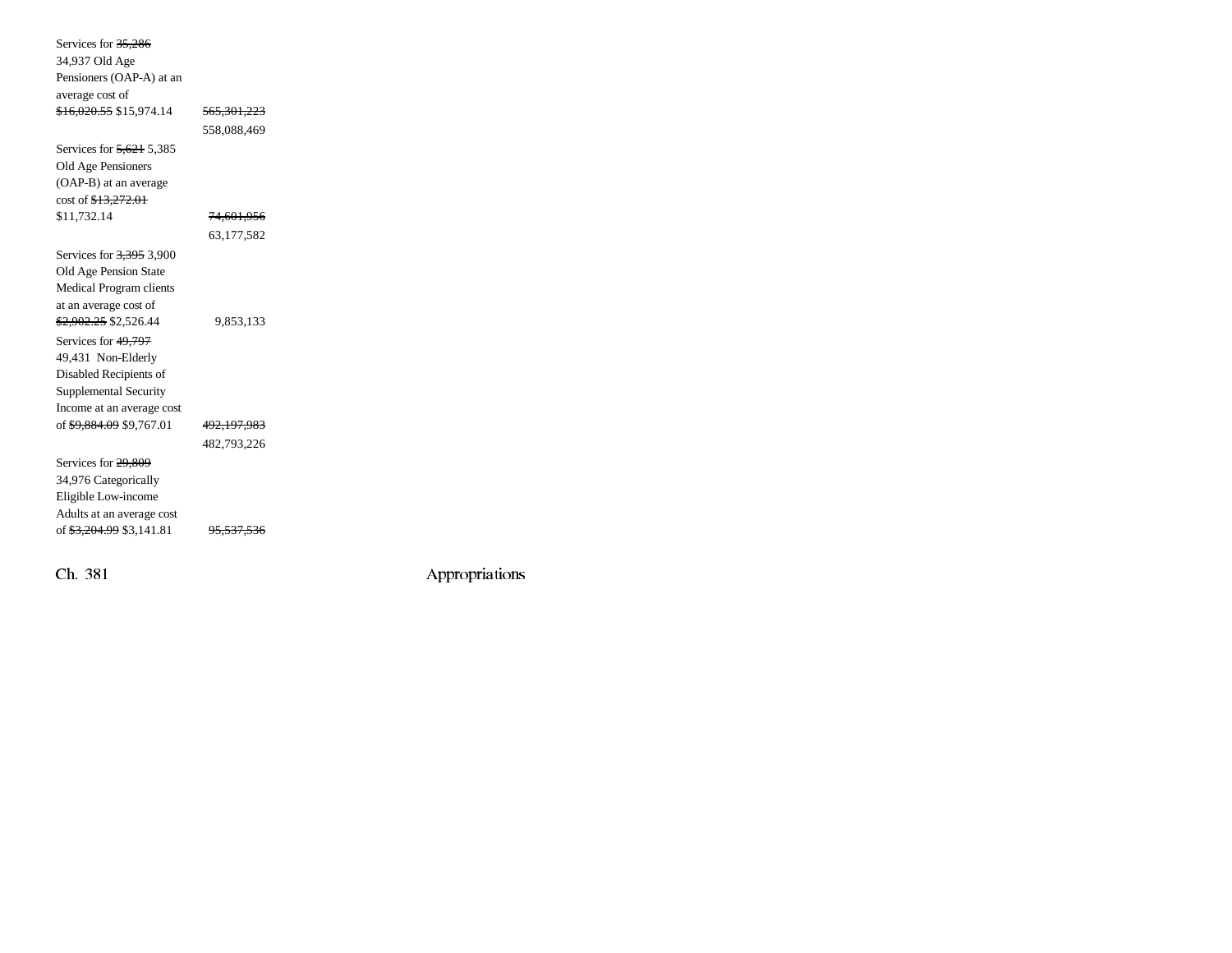|                                                                                                                                                                       |                            |              | APPROPRIATION FROM            |                                                |                      |                                       |                                |  |
|-----------------------------------------------------------------------------------------------------------------------------------------------------------------------|----------------------------|--------------|-------------------------------|------------------------------------------------|----------------------|---------------------------------------|--------------------------------|--|
|                                                                                                                                                                       | ITEM &<br><b>SUBTOTAL</b>  | <b>TOTAL</b> | <b>GENERAL</b><br><b>FUND</b> | <b>GENERAL</b><br><b>FUND</b><br><b>EXEMPT</b> | CASH<br><b>FUNDS</b> | CASH<br><b>FUNDS</b><br><b>EXEMPT</b> | <b>FEDERAL</b><br><b>FUNDS</b> |  |
|                                                                                                                                                                       | \$                         | \$           | \$                            | \$                                             | \$                   | \$                                    | \$                             |  |
|                                                                                                                                                                       | 109,888,040                |              |                               |                                                |                      |                                       |                                |  |
| Services for 134,222<br>151,136 Categorically<br>Eligible Low-income<br>Children and Baby Care<br>Program Children at an<br>average cost of $$1,600.58$<br>\$1,627.77 | 214,832,506<br>246,014,874 |              |                               |                                                |                      |                                       |                                |  |
| Services for 13,816<br>13,384 Foster Children at<br>an average cost of<br>\$2,475.04 \$2,581.94                                                                       | 34,195,085                 |              |                               |                                                |                      |                                       |                                |  |
|                                                                                                                                                                       | 34,556,623                 |              |                               |                                                |                      |                                       |                                |  |
| Services for 5,876 5,860<br><b>Baby Care Program</b><br>Adults at an average cost<br>of \$6,294.81 \$5,605.54                                                         | 36,988,306<br>32,848,470   |              |                               |                                                |                      |                                       |                                |  |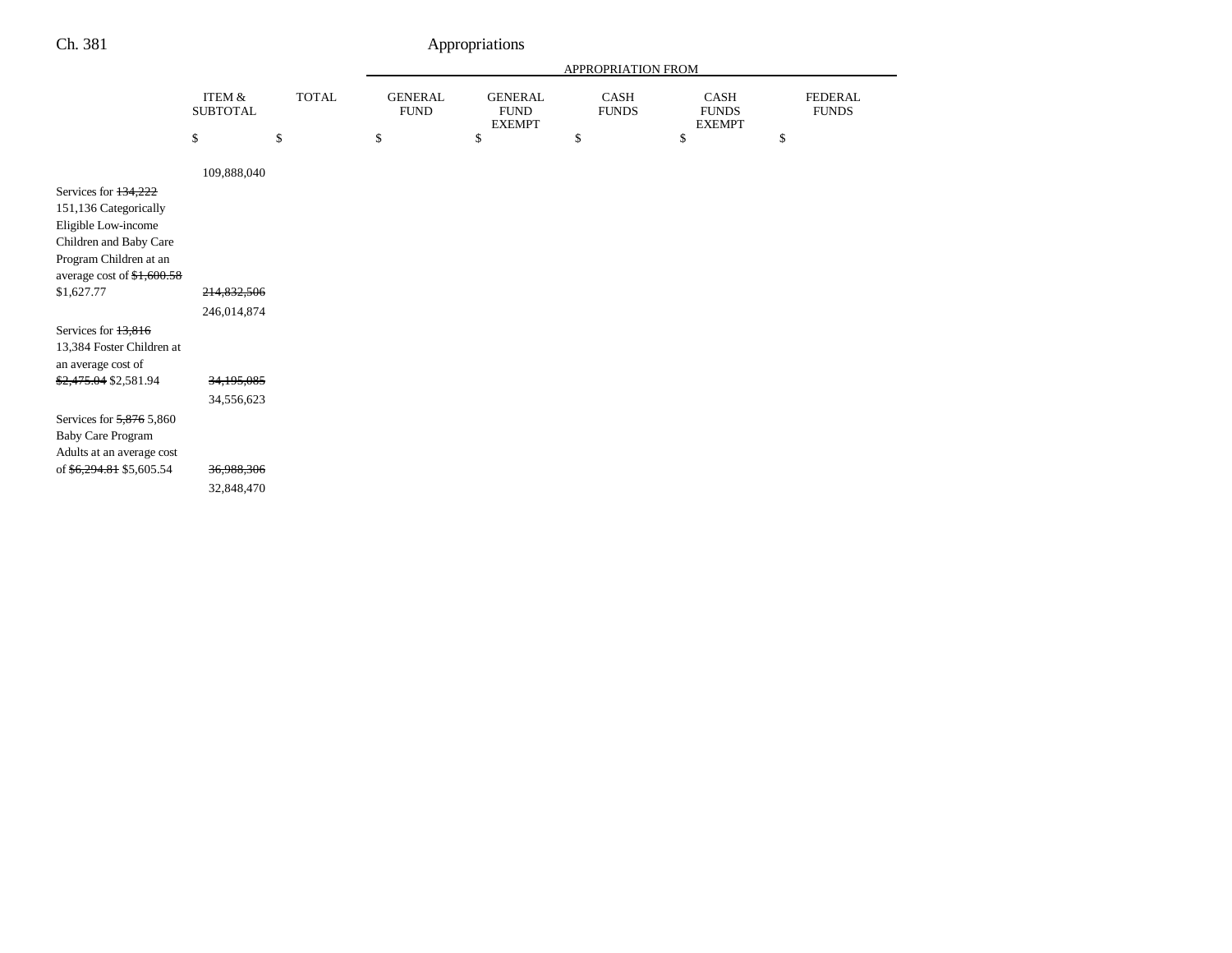| Services for 8,696 8,841         |            |               |                |                        |                           |             |
|----------------------------------|------------|---------------|----------------|------------------------|---------------------------|-------------|
| <b>Qualified Medicare</b>        |            |               |                |                        |                           |             |
| Beneficiaries (QMBs)             |            |               |                |                        |                           |             |
| and Special Low-Income           |            |               |                |                        |                           |             |
| Medicare Beneficiaries           |            |               |                |                        |                           |             |
| (SLIMBs) at an average           |            |               |                |                        |                           |             |
| $\cos t$ of $\frac{1,042.18}{2}$ |            |               |                |                        |                           |             |
| \$997.08                         | 9,062,760  |               |                |                        |                           |             |
|                                  | 8,815,205  |               |                |                        |                           |             |
| Services for 17,990 5,079        |            |               |                |                        |                           |             |
| Non-Citizens at an               |            |               |                |                        |                           |             |
| Average Cost of                  |            |               |                |                        |                           |             |
| \$2,640.54 \$9,161.55            | 47,503,268 |               |                |                        |                           |             |
|                                  | 46,531,494 |               |                |                        |                           |             |
|                                  |            | 1,580,073,756 | 761,695,090(M) | 9,853,133 <sup>a</sup> | $25,631,731$ <sup>b</sup> | 782,893,802 |
|                                  |            | 1,592,567,116 | 764,457,962(M) |                        | $26,620,243^b$            | 791,635,778 |

<sup>a</sup> This amount shall be from the Old Age Pension Health and Medical Care Fund pursuant to Section 26-2-117, C.R.S.

<sup>b</sup> This amount represents public funds certified as representing expenditures incurred by public nursing homes and hospitals that are eligible for federal financial participation under the Medicaid Program.

#### **65**

**(A) Executive Director's Office -**

| $P_{\rm H}$ comes of $P_{\rm H}$ |                      |              |           |
|----------------------------------|----------------------|--------------|-----------|
| <b>Medicaid Funding</b>          | <del>9.367.004</del> | 4,683,502(M) | 4,683,502 |
|                                  | 9.310.604            | 4,655,302(M) | 4,655,302 |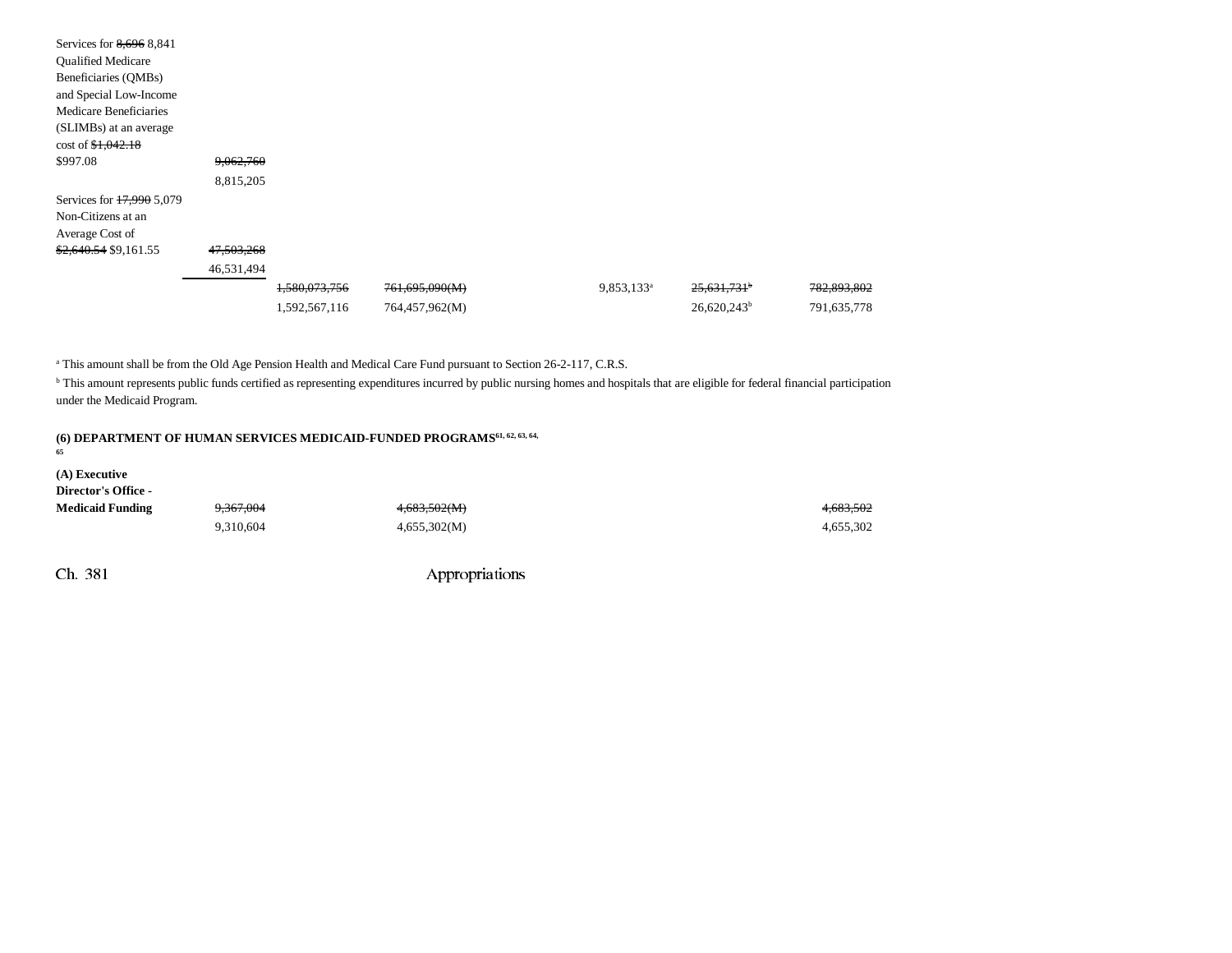| ٠<br>۰, | ۹<br>× |
|---------|--------|
|---------|--------|

### Appropriations

|                                                                                                                                                                            |                                      |              |                               | <b>APPROPRIATION FROM</b>                      |                             |                                              |    |                                |  |
|----------------------------------------------------------------------------------------------------------------------------------------------------------------------------|--------------------------------------|--------------|-------------------------------|------------------------------------------------|-----------------------------|----------------------------------------------|----|--------------------------------|--|
|                                                                                                                                                                            | <b>ITEM &amp;</b><br><b>SUBTOTAL</b> | <b>TOTAL</b> | <b>GENERAL</b><br><b>FUND</b> | <b>GENERAL</b><br><b>FUND</b><br><b>EXEMPT</b> | <b>CASH</b><br><b>FUNDS</b> | <b>CASH</b><br><b>FUNDS</b><br><b>EXEMPT</b> |    | <b>FEDERAL</b><br><b>FUNDS</b> |  |
|                                                                                                                                                                            | \$                                   | \$           | \$                            | \$                                             | \$                          | \$                                           | \$ |                                |  |
| (B) Office of<br><b>Information</b><br><b>Technology Services -</b>                                                                                                        |                                      |              |                               |                                                |                             |                                              |    |                                |  |
| <b>Medicaid Funding</b>                                                                                                                                                    | 5, 114, 976                          |              | 2,186,896(M)                  |                                                | 471,824 <sup>a</sup>        |                                              |    | 2.456.256                      |  |
|                                                                                                                                                                            | 5,115,592                            |              | 2,187,204(M)                  |                                                |                             |                                              |    | 2,456,564                      |  |
| (C) Office of<br><b>Operations - Medicaid</b>                                                                                                                              |                                      |              |                               |                                                |                             |                                              |    |                                |  |
| <b>Funding</b>                                                                                                                                                             | 5,464,323                            |              | 2,732,161(M)                  |                                                |                             |                                              |    | 2,732,162                      |  |
| (D) Office of Adult<br><b>Health</b> and<br><b>Rehabilitation-</b><br><b>Medicaid Funding</b><br><b>Administration of Mental</b><br>Health and<br>Developmental Disability |                                      |              |                               |                                                |                             |                                              |    |                                |  |
| Services                                                                                                                                                                   | 2,591,473                            |              | 1,295,737(M)                  |                                                |                             |                                              |    | 1,295,736                      |  |
| Mental Health                                                                                                                                                              | 2,588,527                            |              | 1,294,264(M)                  |                                                |                             |                                              |    | 1,294,263                      |  |
| Community Programs,                                                                                                                                                        |                                      |              |                               |                                                |                             |                                              |    |                                |  |
| Mental Health Capitation                                                                                                                                                   | 137,929,339                          |              | 68,964,670(M)                 |                                                |                             |                                              |    | 68,964,669                     |  |
|                                                                                                                                                                            | 147,230,977                          |              | 73,615,489(M)                 |                                                |                             |                                              |    | 73,615,488                     |  |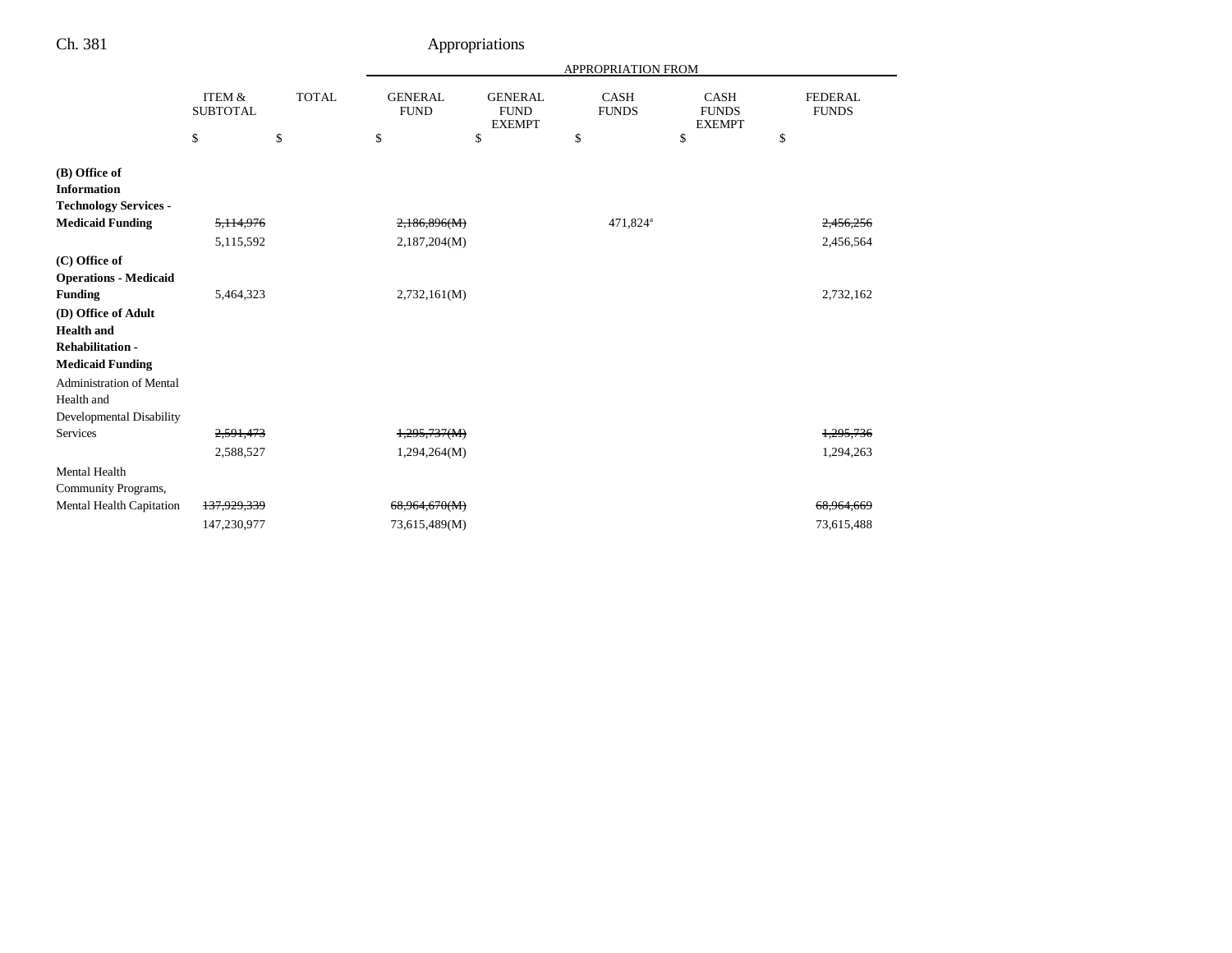| Mental Health                     |             |                |             |
|-----------------------------------|-------------|----------------|-------------|
| Community Programs,               |             |                |             |
| Medicaid Anti-psychotic           |             |                |             |
| Pharmaceuticals                   | 19,663,698  | 9,831,849(M)   | 9,831,849   |
|                                   | 19,641,077  | 9,820,538(M)   | 9,820,539   |
| Community Services for            |             |                |             |
| Persons With                      |             |                |             |
| Developmental                     |             |                |             |
| <b>Disabilities</b>               | 202,160,645 | 101,080,323(M) | 101,080,322 |
| Alcohol and Drug Abuse            |             |                |             |
| Division - High Risk              |             |                |             |
| Pregnant Women                    |             |                |             |
| Program                           | 213,208     | 106,604(M)     | 106,604     |
|                                   | 347,524     | 173,762(M)     | 173,762     |
|                                   | 362,558,363 |                |             |
|                                   | 371,968,750 |                |             |
| (E) Office of Direct              |             |                |             |
| <b>Services - Medicaid</b>        |             |                |             |
| <b>Funding</b>                    |             |                |             |
| Administration                    | 145,521     | 72,761(M)      | 72,760      |
| <b>Mental Health Institutes</b>   | 2,452,228   | 1,226,114(M)   | 1,226,114   |
|                                   | 3,495,344   | 1,747,672(M)   | 1,747,672   |
| <b>Institutional Programs for</b> |             |                |             |
| Persons With                      |             |                |             |
| Developmental                     |             |                |             |
| <b>Disabilities</b>               | 35,891,849  | 17,945,925(M)  | 17,945,924  |
|                                   | 35,931,958  | 17,965,980(M)  | 17,965,978  |
|                                   | 38,489,598  |                |             |
|                                   |             |                |             |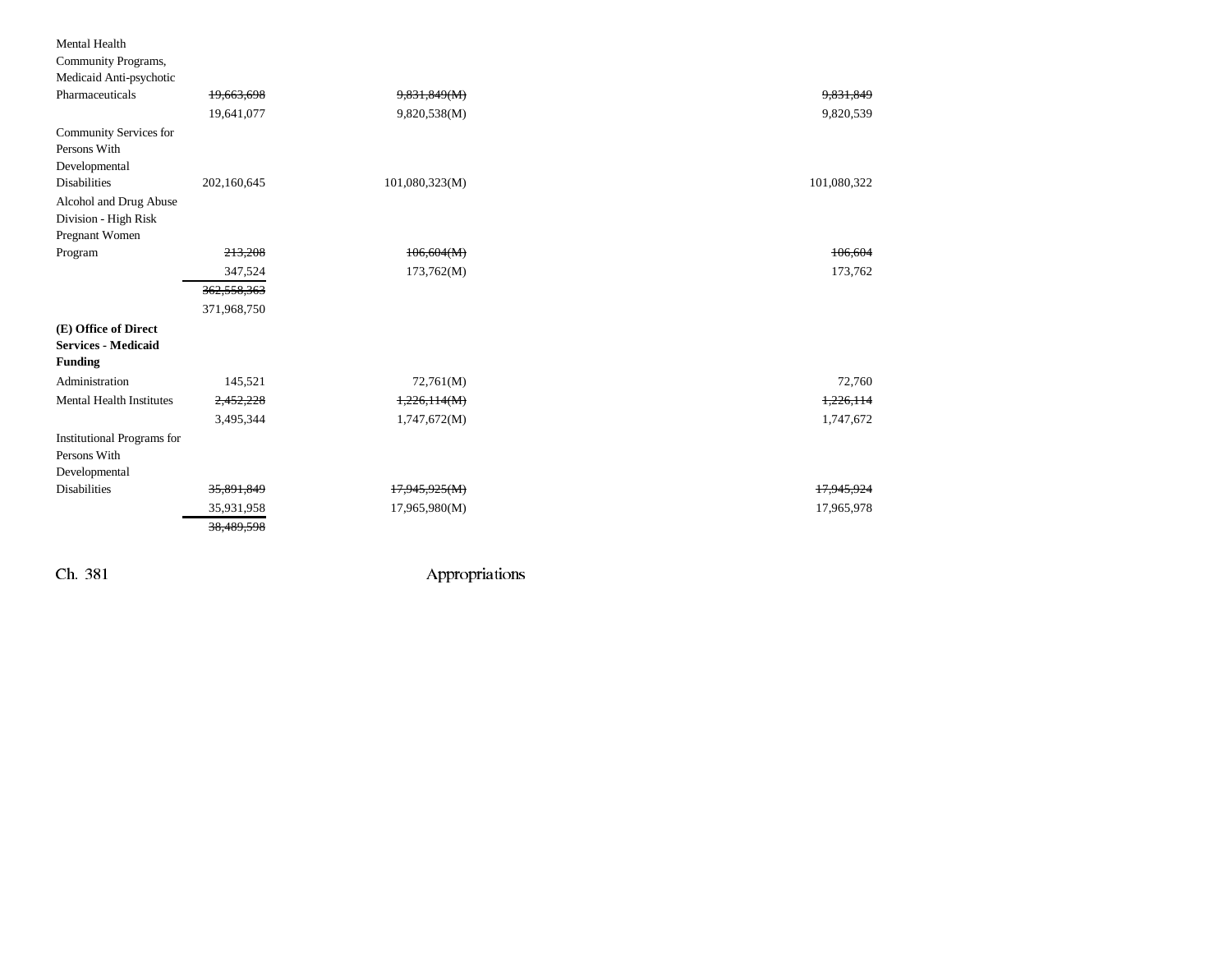|                                                                                                       |                           |              | <b>APPROPRIATION FROM</b>     |                                                |                             |                                              |                                |  |
|-------------------------------------------------------------------------------------------------------|---------------------------|--------------|-------------------------------|------------------------------------------------|-----------------------------|----------------------------------------------|--------------------------------|--|
|                                                                                                       | ITEM &<br><b>SUBTOTAL</b> | <b>TOTAL</b> | <b>GENERAL</b><br><b>FUND</b> | <b>GENERAL</b><br><b>FUND</b><br><b>EXEMPT</b> | <b>CASH</b><br><b>FUNDS</b> | <b>CASH</b><br><b>FUNDS</b><br><b>EXEMPT</b> | <b>FEDERAL</b><br><b>FUNDS</b> |  |
|                                                                                                       | \$                        | \$           | \$                            | \$                                             | \$                          | \$                                           | \$                             |  |
|                                                                                                       | 39,572,823                |              |                               |                                                |                             |                                              |                                |  |
| (F) County                                                                                            |                           |              |                               |                                                |                             |                                              |                                |  |
| <b>Administration -</b><br><b>Medicaid Funding</b>                                                    | 8,988,276                 |              | 3,370,604(M)                  |                                                |                             |                                              | 5,617,672                      |  |
| (G) Office of Self                                                                                    |                           |              |                               |                                                |                             |                                              |                                |  |
| <b>Sufficiency, Disability</b>                                                                        |                           |              |                               |                                                |                             |                                              |                                |  |
| <b>Determination Services</b>                                                                         |                           |              |                               |                                                |                             |                                              |                                |  |
| - Medicaid Funding                                                                                    | 1,241,659                 |              | 620,830(M)                    |                                                |                             |                                              | 620,829                        |  |
|                                                                                                       | 1,212,761                 |              | 606,381(M)                    |                                                |                             |                                              | 606,380                        |  |
| (H) Division of Child<br>Welfare - Medicaid                                                           |                           |              |                               |                                                |                             |                                              |                                |  |
| Funding                                                                                               | 73, 321, 276              |              | 36,660,639(M)                 |                                                |                             |                                              | 36,660,637                     |  |
|                                                                                                       | 73,321,275                |              | 36,660,638(M)                 |                                                |                             |                                              |                                |  |
| (I) Division of Youth<br><b>Corrections - Medicaid</b>                                                |                           |              |                               |                                                |                             |                                              |                                |  |
| Funding                                                                                               | 11,850,990                |              | 5,925,495(M)                  |                                                |                             |                                              | 5,925,495                      |  |
| (J) Division of<br><b>Children's Health and</b><br><b>Rehabilitation -</b><br><b>Medicaid Funding</b> |                           |              |                               |                                                |                             |                                              |                                |  |
| Administration                                                                                        | 109,404                   |              | 54,702(M)                     |                                                |                             |                                              | 54,702                         |  |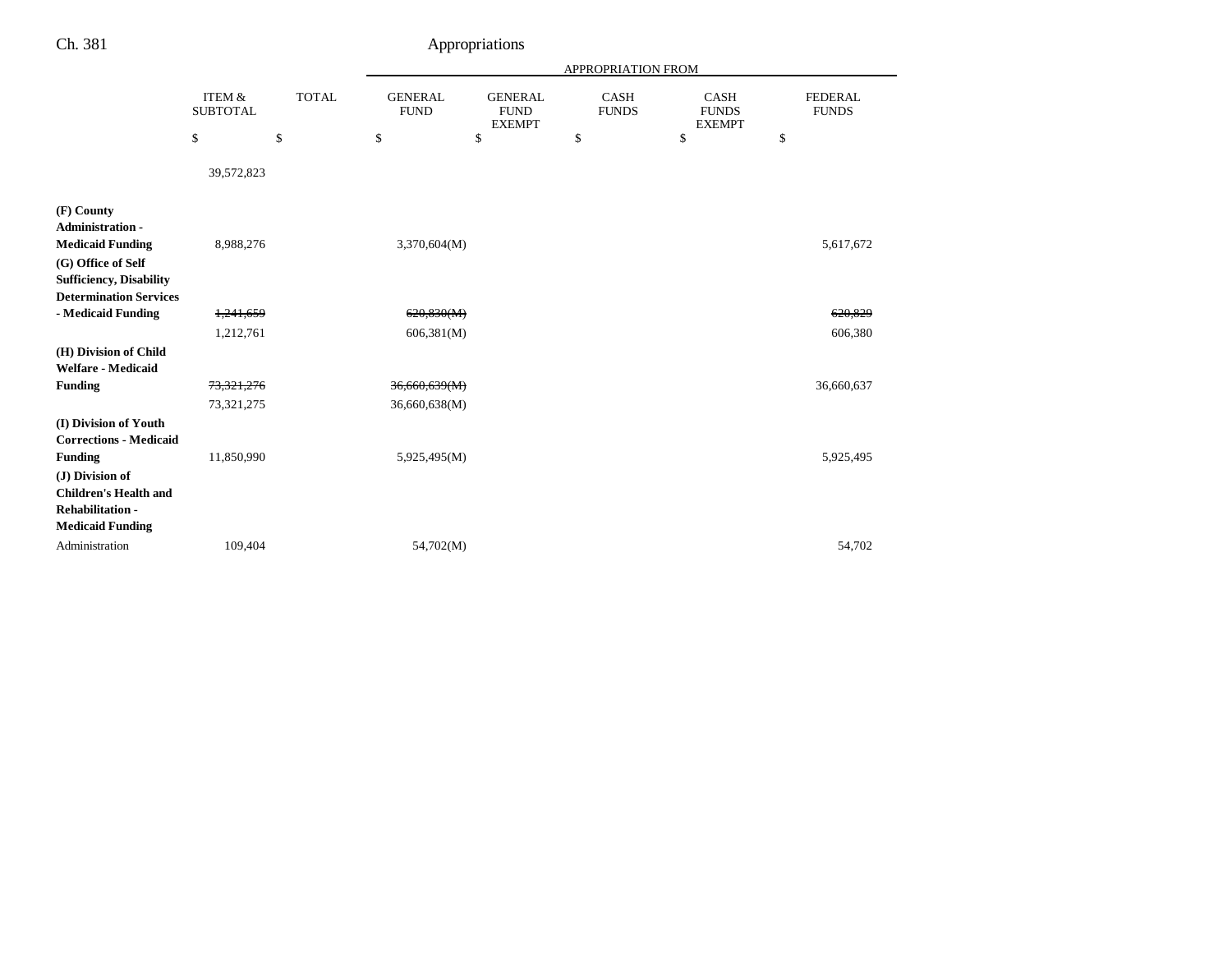| Services for Children with                                       |           |              |           |
|------------------------------------------------------------------|-----------|--------------|-----------|
| Developmental                                                    |           |              |           |
| <b>Disabilities</b>                                              | 3,499,051 | 1,749,526(M) | 1,749,525 |
| Children's Mental Health                                         |           |              |           |
| Services, Residential                                            |           |              |           |
| Treatment for Youth                                              |           |              |           |
| $(H.B. 99-1116)$                                                 | 101,665   | 50,833(M)    | 50,832    |
|                                                                  | 595,776   | 297,889(M)   | 297,887   |
|                                                                  | 3,710,120 |              |           |
|                                                                  | 4,204,231 |              |           |
|                                                                  |           |              |           |
|                                                                  |           | 520,106,585  |           |
|                                                                  |           | 531,009,625  |           |
|                                                                  |           |              |           |
| <sup>a</sup> This amount shall be from the Old Age Pension Fund. |           |              |           |
|                                                                  |           |              |           |

| <b>TOTALS PART V</b> |                 |                              |                 |                            |                            |
|----------------------|-----------------|------------------------------|-----------------|----------------------------|----------------------------|
| <b>(HEALTH CARE</b>  |                 |                              |                 |                            |                            |
| POLICY AND           |                 |                              |                 |                            |                            |
| $FINANCING)^{4,5}$   | \$2,496,841,066 | <del>\$1,072,671,440</del> * | $$11,203,053^b$ | <del>\$179,595,265</del> ° | <del>\$1,233,371,308</del> |
|                      | \$2,520,247,189 | \$1,080,890,025 <sup>a</sup> |                 | $$180,583,228^{\circ}$     | \$1,247,570,883            |